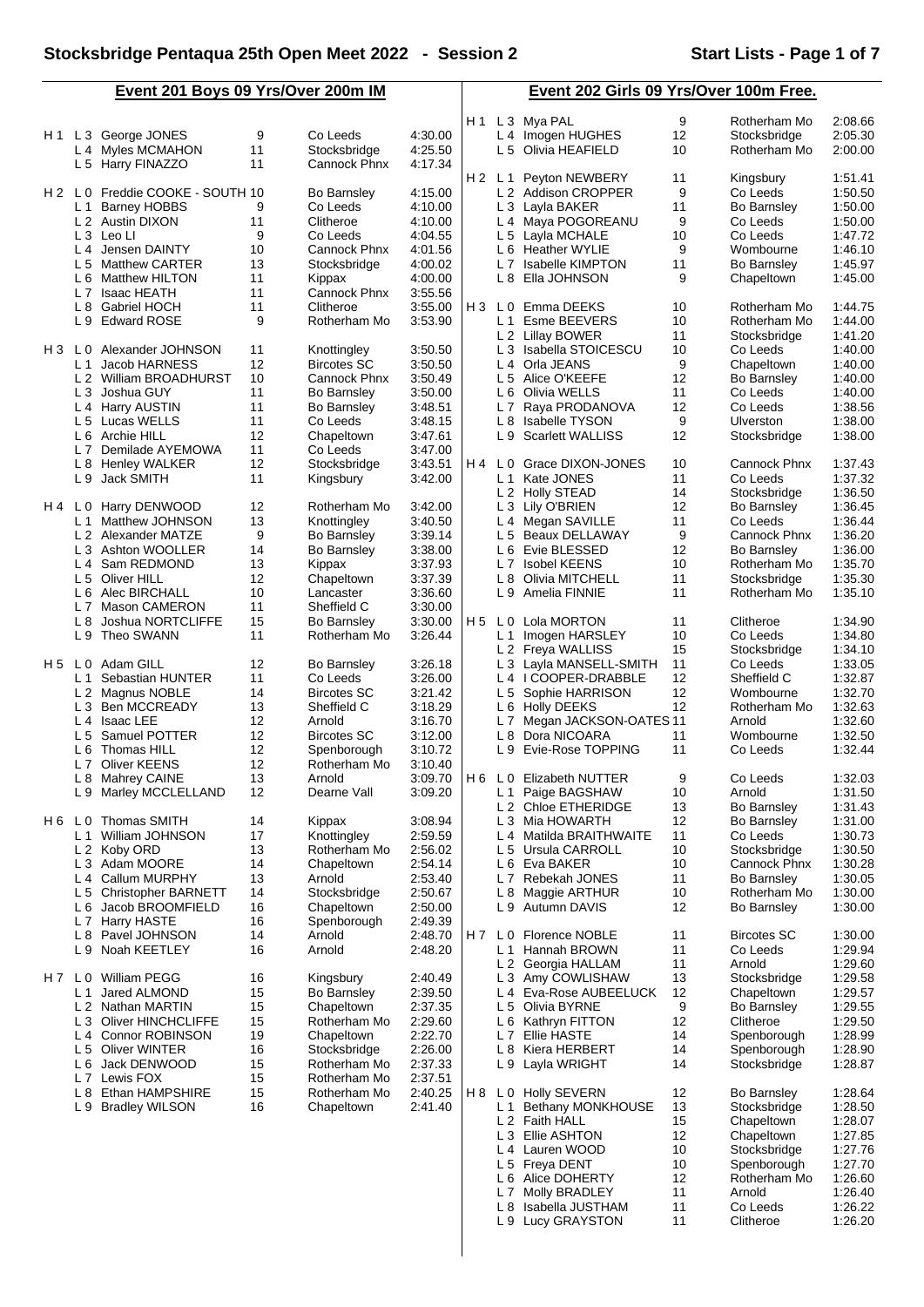# **Stocksbridge Pentaqua 25th Open Meet 2022 - Session 2 Start Lists - Page 2 of 7**

| H9       |                | L 0 Stansie CROWE              | 11     | <b>Bircotes SC</b> | 1:26.00 | H 16 L 0       |                | <b>Annabel CRAYSTON</b>                  | 16 | Ulverston          | 1:08.30 |
|----------|----------------|--------------------------------|--------|--------------------|---------|----------------|----------------|------------------------------------------|----|--------------------|---------|
|          |                |                                |        |                    |         |                |                |                                          |    |                    |         |
|          |                | L 1 Lynne DAWSON               | 54     | Chapeltown         | 1:26.00 |                |                | L <sub>1</sub> Emilie TODD               | 15 | Bo Barnsley        | 1:07.89 |
|          |                | L 2 Elisah GOWARD              | 12     | Spenborough        | 1:25.82 |                |                | L 2 Keira TIGGARDINE                     | 15 | Bo Barnsley        | 1:06.31 |
|          |                | L 3 Hollie HAGUE               | 13     | Chapeltown         | 1:25.53 |                |                | L 3 Sophia FIDLER                        | 15 | Radford            | 1:04.39 |
|          | L 4            | Amy GAFFNEY                    | 16     | Dearne Vall        | 1:25.10 |                | L4             | Jamie-Leigh TYSON                        | 15 | Ulverston          | 1:01.00 |
|          |                |                                |        |                    |         |                |                |                                          |    |                    |         |
|          | L 5            | Tate FOX                       | 10     | <b>Bircotes SC</b> | 1:25.05 |                | L <sub>5</sub> | Keira BENWELL                            | 15 | Kingsbury          | 1:02.63 |
|          | L 6            | Imogen CLARKSON                | 11     | Clitheroe          | 1:24.70 |                |                | L 6 Holly THOMAS                         | 17 | Sheffield C        | 1:04.55 |
|          | L <sub>7</sub> | Holly JONES                    | 13     | Stocksbridge       | 1:24.35 |                | L7             | Kloe EADE                                | 15 | Bo Barnsley        | 1:06.83 |
|          |                |                                | 12     |                    |         |                |                |                                          |    |                    |         |
|          | L 8            | Evelyn MULDOON                 |        | <b>Bircotes SC</b> | 1:24.00 |                |                | L 8 Amelia THEOBALD                      | 16 | Stocksbridge       | 1:07.90 |
|          | L9             | Annabel GALBRAITH              | 11     | Co Leeds           | 1:23.33 |                |                | L 9 Purdy ROBERTS                        | 13 | Bo Barnsley        | 1:08.41 |
|          |                |                                |        |                    |         |                |                |                                          |    |                    |         |
| H 10 L 0 |                | Martha REDMOND                 | 15     | Kippax             | 1:23.19 |                |                |                                          |    |                    |         |
|          | L 1            | Lucy WAINWRIGHT                | 11     | Co Leeds           | 1:23.16 |                |                |                                          |    |                    |         |
|          |                |                                |        |                    |         |                |                | Event 203 Boys 09 Yrs/Over 50m Freestyle |    |                    |         |
|          |                | L 2 Grace HUGHES               | 17     | Stocksbridge       | 1:23.10 |                |                |                                          |    |                    |         |
|          |                | L <sub>3</sub> Olivia SWEETING | 14     | <b>Bo Barnsley</b> | 1:23.00 | H1             |                | L 3 Barney HOBBS                         | 9  | Co Leeds           | 1:02.90 |
|          |                | L <sub>4</sub> Ami PARKER      | 14     | Chapeltown         | 1:22.84 |                |                |                                          |    |                    |         |
|          | L 5            | <b>Lily FOREMAN</b>            | 12     | Sheffield C        | 1:22.56 |                |                | L 4 Archie RUSSELL                       | 9  | Co Leeds           | 1:02.00 |
|          |                |                                |        |                    |         |                |                | L 5 Alexander WRIGHT                     | 10 | Stocksbridge       | 55.16   |
|          |                | L 6 Erin GIBB                  | 11     | Stocksbridge       | 1:22.50 |                |                |                                          |    |                    |         |
|          |                | L7 Sophie SMITH                | 10     | Sheffield C        | 1:22.23 | H <sub>2</sub> |                |                                          |    |                    |         |
|          | L8             | Abigail BETTS                  | 12     | <b>Bircotes SC</b> | 1:21.90 |                |                | LO James MERRIFIELD                      | 10 | Co Leeds           | 53.70   |
|          | L9             | Millie HERBERT                 | 11     |                    | 1:21.45 |                | L 1            | <b>Charlie BRADLEY</b>                   | 9  | Co Leeds           | 53.50   |
|          |                |                                |        | <b>Bo Barnsley</b> |         |                |                | L 2 Isaac-Jae JACKSON                    | 12 | Stocksbridge       | 51.50   |
|          |                |                                |        |                    |         |                |                | L 3 Paarth VASHISTA                      | 10 | Co Leeds           | 50.00   |
| H 11 L 0 |                | Daisy DICKIE                   | 11     | Sheffield C        | 1:21.02 |                |                |                                          |    |                    |         |
|          | L 1            | Jennifer APPLETON              | 15     | Spenborough        | 1:20.80 |                |                | L 4 Riley BURTON                         | 10 | Dearne Vall        | 49.80   |
|          | L 2            | Hannah CROKER                  | 14     | <b>Bircotes SC</b> | 1:20.72 |                | L <sub>5</sub> | Hayden JONES                             | 9  | Cannock Phnx       | 49.00   |
|          |                |                                |        |                    |         |                |                | L 6 Alfred BIRCH                         | 9  | Stocksbridge       | 48.50   |
|          |                | L 3 Naomi WAKELING             | 14     | <b>Bo Barnsley</b> | 1:20.50 |                |                | L 7 Henry AUBEELUCK                      | 12 | Chapeltown         | 48.04   |
|          |                | L 4 Lily-Mae HARPER            | 13     | Dearne Vall        | 1:20.00 |                |                |                                          |    |                    |         |
|          |                | L 5 Ruby SEVERN                | 13     | <b>Bo Barnsley</b> | 1:19.91 |                | L 8            | George JONES                             | 9  | Co Leeds           | 48.00   |
|          |                |                                | 12     | Co Leeds           | 1:19.63 |                |                |                                          |    |                    |         |
|          | L 6            | Daisy BRANNEN                  |        |                    |         | H 3            |                | L 0 Matthew HILTON                       | 11 | Kippax             | 48.00   |
|          |                | L 7 Lili Mae DELLAWAY          | 13     | Cannock Phnx       | 1:19.44 |                |                | L 1 Ellis HARGREAVES                     | 9  | Co Leeds           | 47.90   |
|          | L <sub>8</sub> | Francesca HADFIELD             | 14     | Bo Barnsley        | 1:19.42 |                |                |                                          |    |                    |         |
|          | L 9            | Heidi-Mai GUEST                | 12     | Kingsbury          | 1:18.85 |                |                | L 2 William FINNIE                       | 9  | Rotherham Mo       | 47.40   |
|          |                |                                |        |                    |         |                |                | L 3 Oliver MOFFAT                        | 11 | Stocksbridge       | 47.37   |
|          |                |                                |        |                    |         |                |                | L 4 Ethan BARRETT                        | 13 | Rotherham Mo       | 47.34   |
| H 12 L 0 |                | Carys BEDFORD                  | 14     | Clitheroe          | 1:18.80 |                |                |                                          | 13 |                    | 46.40   |
|          |                | L 1 Tori EDGE                  | 13     | Kingsbury          | 1:18.73 |                |                | L 5 Matthew CARTER                       |    | Stocksbridge       |         |
|          |                | L 2 Alex TIGGARDINE            | 13     | <b>Bo Barnsley</b> | 1:17.79 |                | L 6            | Jethro CONTEH                            | 9  | Arnold             | 45.80   |
|          |                |                                |        |                    |         |                |                | L 7 AHMET YESIL                          | 9  | Arnold             | 45.50   |
|          |                | L3 Eva TURNER                  | 10     | Clitheroe          | 1:17.60 |                |                | L 8 Tao PAWSON                           | 12 | Stocksbridge       | 45.20   |
|          | L 4            | <b>Isabel SMITH</b>            | 17     | Stocksbridge       | 1:17.50 |                |                |                                          | 9  |                    | 45.10   |
|          |                | L 5 Hannah BURNS               | 13     | Spenborough        | 1:17.10 |                | L9             | Jensen STEVENSON                         |    | Dearne Vall        |         |
|          | L 6            | Bethan THOMAS                  | 13     | Bo Barnsley        | 1:16.76 |                |                |                                          |    |                    |         |
|          |                |                                |        |                    |         | H 4            | L 0            | Freddie COOKE - SOUTH 10                 |    | Bo Barnsley        | 45.00   |
|          |                | L 7 Lois DAWE                  | 14     | Kingsbury          | 1:16.75 |                |                | L 1 Harry FINAZZO                        | 11 | Cannock Phnx       | 44.90   |
|          | L8             | Lola-Belle BROWNING            | 13     | Wombourne          | 1:16.70 |                |                |                                          |    | Co Leeds           |         |
|          |                | L 9 Alisha CAMERON             | 12     | Sheffield C        | 1:16.70 |                |                | L 2 Tyler RAVEN                          | 9  |                    | 44.80   |
|          |                |                                |        |                    |         |                | L <sub>3</sub> | Jacob HARNESS                            | 12 | <b>Bircotes SC</b> | 44.73   |
|          |                |                                |        |                    |         |                | L4             | James TING                               | 12 | Rotherham Mo       | 44.70   |
|          |                | H 13 L 0 Ella WHEATER-LOWE     | 11     | Arnold             | 1:16.20 |                | L <sub>5</sub> | Jacob MELLORS                            | 9  | Kingsbury          | 44.63   |
|          | L 1            | Elin WATKINS                   | 13     | <b>Bircotes SC</b> | 1:16.10 |                | L 6            | Jacob DYER                               | 9  | Co Leeds           | 44.30   |
|          |                | L 2 Abigail SMITH              | 16     | Stocksbridge       | 1:15.70 |                |                |                                          |    |                    |         |
|          |                | L 3 Meredith GREGORY           | 15     | Bo Barnsley        | 1:15.69 |                |                | L 7 Samuel JODDRELL                      | 13 | Arnold             | 44.30   |
|          |                |                                | 15     |                    |         |                |                | L 8 Ethan JONAS                          | 10 | Rotherham Mo       | 44.14   |
|          |                | L 4 Lucy WIGHTMAN              |        | Bo Barnsley        | 1:15.50 |                |                | L 9 Ethan MEWSE                          | 11 | Co Leeds           | 44.10   |
|          |                | L 5 Grace WABY                 | 12     | <b>Bircotes SC</b> | 1:15.30 |                |                |                                          |    |                    |         |
|          |                | L 6 Evie BOND                  | 11     | Cannock Phnx       | 1:15.29 |                |                |                                          |    |                    |         |
|          | L <sub>7</sub> | Jessica LEATHER                | 15     | <b>Bo Barnsley</b> | 1:15.16 | H 5            |                | L0 Tristan FERGUSON                      | 16 | Dearne Vall        | 44.00   |
|          | L 8            | Madison JONAS                  | 13     | Rotherham Mo       | 1:15.11 |                | L <sub>1</sub> | <b>Austin DIXON</b>                      | 11 | Clitheroe          | 43.80   |
|          |                |                                |        |                    |         |                |                | L <sub>2</sub> Ryley PURVIS              | 14 | Stocksbridge       | 43.59   |
|          | L 9            | <b>Gabrielle CAESAR</b>        | 13     | Arnold             | 1:14.90 |                |                | L 3 Thomas BELK                          | 9  | Stocksbridge       | 43.50   |
|          |                |                                |        |                    |         |                |                |                                          |    |                    |         |
|          |                | H 14 L 0 Isabel WARRINER       | 16     | Chapeltown         | 1:14.81 |                | L <sub>4</sub> | Myles MCMAHON                            | 11 | Stocksbridge       | 43.25   |
|          | L 1            | Layla NEWTON                   | 13     | Clitheroe          | 1:14.80 |                |                | L 5 Xavier BURFIELD                      | 10 | Dearne Vall        | 43.10   |
|          |                |                                |        |                    |         |                | L 6            | George THORNHILL                         | 10 | Stocksbridge       | 43.08   |
|          |                | L 2 Amelia LONGDEN             | 15     | Dearne Vall        | 1:14.80 |                |                | L 7 Leo LI                               | 9  | Co Leeds           | 42.79   |
|          |                | L 3 Astrid CARROLL             | 13 S13 | Stocksbridge       | 1:14.27 |                |                |                                          | 9  |                    |         |
|          |                | L 4 Eleanor HILL               | 14     | Spenborough        | 1:13.87 |                |                | L 8 Oliver BARKER                        |    | Co Leeds           | 42.70   |
|          |                | L 5 Isabel MARTIN              | 12     | Chapeltown         | 1:13.86 |                |                | L 9 Luke PURNELL                         | 11 | Cannock Phnx       | 42.50   |
|          |                |                                |        |                    |         |                |                |                                          |    |                    |         |
|          | L 6            | Alex HOLMES                    | 14     | Clitheroe          | 1:13.80 | H 6            |                | L 0 Oliver CETTI                         | 10 | Arnold             | 42.50   |
|          | L 7            | Eloise WALMSLEY                | 12     | Clitheroe          | 1:13.80 |                | L 1            | William WATSON                           | 9  | Stocksbridge       | 42.50   |
|          | L 8            | Matilda BIRCHALL               | 13     | Lancaster          | 1:13.34 |                |                |                                          |    |                    |         |
|          | L 9            | Abigail ROWLAND                | 14     | <b>Bircotes SC</b> | 1:13.20 |                |                | L 2 Alexander JOHNSON                    | 11 | Knottingley        | 42.46   |
|          |                |                                |        |                    |         |                | L <sub>3</sub> | Matthew HOWCROFT                         | 11 | Kippax             | 42.20   |
|          |                |                                |        |                    |         |                |                | L 4 Alexander MATZE                      | 9  | <b>Bo Barnsley</b> | 42.20   |
| H 15 L 0 |                | <b>Grace FORD</b>              | 13     | <b>Bo Barnsley</b> | 1:12.72 |                | L <sub>5</sub> | William BROADHURST                       | 10 | Cannock Phnx       | 42.01   |
|          | L 1            | <b>Edith SCANLAN</b>           | 14     | Clitheroe          | 1:12.70 |                |                |                                          |    |                    |         |
|          |                | L 2 Matilda MCKINNIE           | 16     | Stocksbridge       | 1:12.65 |                |                | L 6 Yihang LUO                           | 11 | Bo Barnsley        | 42.00   |
|          |                | L 3 Eve MOXON                  | 13     | Knottingley        | 1:12.36 |                |                | L 7 Edward ROSE                          | 9  | Rotherham Mo       | 41.90   |
|          |                |                                |        |                    |         |                | L 8            | Finlay MCINTOSH                          | 11 | Spenborough        | 41.70   |
|          |                | L 4 Esme HAYS                  | 14     | Bo Barnsley        | 1:10.51 |                | L 9            | Matthew JOHNSON                          | 13 | Knottingley        | 41.48   |
|          |                | L 5 Lily BARRETT               | 15     | Rotherham Mo       | 1:10.00 |                |                |                                          |    |                    |         |
|          |                | L 6 Jessica GARBUTT            | 14     | Rotherham Mo       | 1:09.91 |                |                |                                          |    |                    |         |
|          |                |                                |        |                    |         | H 7            |                | L 0 Matthew BELK                         | 11 | Stocksbridge       | 41.25   |
|          | L 7            | Lydia BROWN                    | 14     | Sheffield C        | 1:09.00 |                | L <sub>1</sub> | Oliver MOORE                             | 12 | Stocksbridge       | 40.50   |
|          | L 8            | Libby HILL                     | 16     | Chapeltown         | 1:08.75 |                |                | L 2 Oliver HILL                          | 12 | Chapeltown         | 40.28   |
|          |                | L 9 Ella BEESON                | 14     | Cannock Phnx       | 1:08.47 |                |                |                                          |    |                    |         |
|          |                |                                |        |                    |         |                | L <sub>3</sub> | Jack SMITH                               | 11 | Kingsbury          | 40.19   |
|          |                |                                |        |                    |         |                |                | L 4 Archie HILL                          | 12 | Chapeltown         | 40.01   |
|          |                |                                |        |                    |         |                |                | L 5 Ashton WOOLLER                       | 14 | <b>Bo Barnsley</b> | 40.00   |
|          |                |                                |        |                    |         |                |                | L 6 Tait SHILLINGFORD                    | 10 | Wombourne          | 40.00   |
|          |                |                                |        |                    |         |                |                |                                          |    |                    |         |
|          |                |                                |        |                    |         |                | L7             | <b>Mason CAMERON</b>                     | 11 | Sheffield C        | 39.80   |
|          |                |                                |        |                    |         |                |                | L 8 Harry KING                           | 12 | <b>Bircotes SC</b> | 39.54   |
|          |                |                                |        |                    |         |                |                | L 9 Stanley WEBB                         | 12 | Rotherham Mo       | 39.51   |
|          |                |                                |        |                    |         |                |                |                                          |    |                    |         |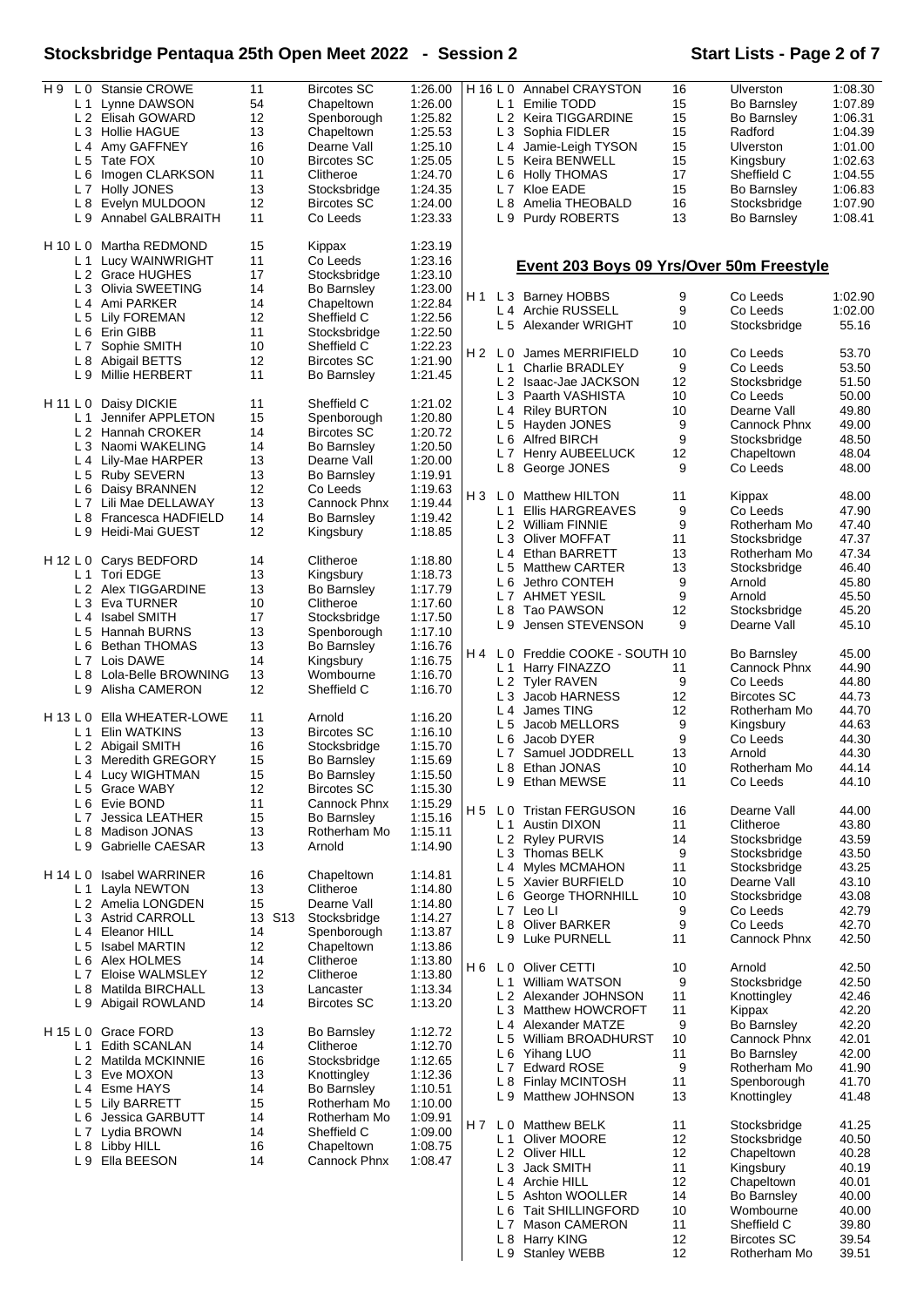# **Stocksbridge Pentaqua 25th Open Meet 2022 - Session 2 Start Lists - Page 3 of 7**

| H8 L0<br>L <sub>1</sub><br>L <sub>5</sub><br>L <sub>6</sub><br>L <sub>7</sub><br>L <sub>9</sub> | Dalton ELLWOOD<br>Olaf GRUDOWSKI<br>L 2 Divyam BEHAL<br>L 3 Harry AUSTIN<br>L <sub>4</sub> Dante CURTIS<br>Theo SWANN<br>Dimosthenis MAGOULAS<br>Jensen DAINTY<br>L 8 Ben ALLEN<br>Joshua GUY     | 11<br>10<br>12<br>11<br>9<br>11<br>11<br>10<br>12<br>11  | Co Leeds<br>Co Leeds<br>Sheffield C<br><b>Bo Barnsley</b><br>Arnold<br>Rotherham Mo<br><b>Bo Barnsley</b><br>Cannock Phnx<br>Cannock Phnx<br><b>Bo Barnsley</b> | 39.50<br>39.40<br>39.33<br>39.29<br>39.20<br>38.87<br>37.90<br>37.87<br>37.60<br>37.13 |            | L <sub>1</sub><br>L 2<br>L 4<br>L 6<br>L 7<br>L 9 | H 15 L 0 George UPTON<br>Oliver HINCHCLIFFE<br>Joel HANDS<br>L 3 Logan PRICE<br>Oliver WINTER<br>L 5 Finley MCNICHOLAS<br>Joseph MARKHAM<br>Daniel CURRAN<br>L 8 Luke GILLIVER<br><b>Benjamin BUSH</b> | 14<br>15<br>16<br>15<br>16<br>15<br>25<br>16<br>14<br>15 | Kingsbury<br>Rotherham Mo<br>Wombourne<br>Stocksbridge<br>Stocksbridge<br>Stocksbridge<br>Sheffield C<br>Bev Barracud<br>Dearne Vall<br>Spenborough | 27.64<br>27.47<br>27.10<br>26.20<br>25.54<br>26.00<br>27.10<br>27.25<br>27.60<br>27.87 |
|-------------------------------------------------------------------------------------------------|---------------------------------------------------------------------------------------------------------------------------------------------------------------------------------------------------|----------------------------------------------------------|-----------------------------------------------------------------------------------------------------------------------------------------------------------------|----------------------------------------------------------------------------------------|------------|---------------------------------------------------|--------------------------------------------------------------------------------------------------------------------------------------------------------------------------------------------------------|----------------------------------------------------------|-----------------------------------------------------------------------------------------------------------------------------------------------------|----------------------------------------------------------------------------------------|
| H 9<br>L 0<br>L 1<br>L 2<br>L <sub>5</sub><br>L <sub>7</sub><br>L <sub>8</sub><br>L9            | <b>Henley WALKER</b><br>Samuel POTTER<br><b>Benjamin MORRIS</b><br>L 3 Harry DENWOOD<br>L 4 Isaac LEE<br>Ryan MILNER<br>L 6 Oliver THRELFALL<br><b>Curtis MEWSE</b><br>Ben BEDFORD<br>Thomas HILL | 12<br>12<br>12<br>12<br>12<br>12<br>12<br>13<br>13<br>12 | Stocksbridge<br><b>Bircotes SC</b><br>Co Leeds<br>Rotherham Mo<br>Arnold<br>Co Leeds<br>Clitheroe<br>Kippax<br>Clitheroe<br>Spenborough                         | 36.86<br>36.70<br>36.70<br>36.47<br>36.10<br>35.80<br>35.70<br>35.50<br>35.40<br>35.16 |            |                                                   |                                                                                                                                                                                                        |                                                          |                                                                                                                                                     |                                                                                        |
| H 10 L 0                                                                                        | Vuyo MUKANGE                                                                                                                                                                                      | 15                                                       | Arnold                                                                                                                                                          | 35.04                                                                                  |            |                                                   | Event 204 Girls 09 Yrs/Over 50m Butterfly                                                                                                                                                              |                                                          |                                                                                                                                                     |                                                                                        |
| L <sub>5</sub>                                                                                  | L <sub>1</sub> Thomas SMITH<br>L 2 Oliver KEENS<br>L 3 Matthew GOODWIN<br>L 4 Nicholas LEONE<br><b>Gabriel HOCH</b>                                                                               | 14<br>12<br>13<br>12<br>11                               | Kippax<br>Rotherham Mo<br>Chapeltown<br>Rotherham Mo<br>Clitheroe                                                                                               | 35.00<br>35.00<br>35.00<br>35.00<br>34.70                                              | H 1<br>H 2 |                                                   | L 3 Ebony BURTON<br>L 4 Ava TRAVIS-JONES<br>L 5 Maya POGOREANU<br>L 0 Orla JEANS                                                                                                                       | 12<br>9<br>9<br>9                                        | Dearne Vall<br>Co Leeds<br>Co Leeds<br>Chapeltown                                                                                                   | 1:11.40<br>1:10.30<br>1:08.10<br>1:07.69                                               |
| L 6<br>L 7<br>L8<br>L9                                                                          | <b>Zulfigar WILLINGTON</b><br>Archie MOSELEY<br>Alex OLCHOWIK<br>Thomas PICKERING                                                                                                                 | 15<br>13<br>12<br>12<br>14                               | Stocksbridge<br>Spenborough<br>Co Leeds<br>Chapeltown<br>Arnold                                                                                                 | 34.59<br>34.30<br>34.22<br>34.21                                                       |            | L 1<br>L 5                                        | Myla RASMUSSEN<br>L 2 Olivia HEAFIELD<br>L 3 Lillay BOWER<br>L 4 Isabelle HEATH<br>Amelia BEAUMONT                                                                                                     | 9<br>10<br>11<br>9<br>10                                 | Wombourne<br>Rotherham Mo<br>Stocksbridge<br>Cannock Phnx<br>Rotherham Mo                                                                           | 1:05.00<br>1:03.77<br>1:01.50<br>1:01.31<br>1:00.50                                    |
| H 11 L 0<br>L 1<br>L <sub>3</sub><br>L 4                                                        | Thomas HALLAM<br>Zac ROPER<br>L 2 Mahrey CAINE<br>Joshua NORTCLIFFE<br>George HILL<br>L 5 Declan GODDARD                                                                                          | 14<br>13<br>15<br>13<br>18                               | Dearne Vall<br>Arnold<br><b>Bo Barnsley</b><br>Sheffield C<br>Dearne Vall                                                                                       | 33.90<br>33.53<br>33.50<br>33.45<br>33.17<br>32.90                                     |            | L 6<br>L 7<br>L 8                                 | Olivia THORPE<br>Dora NICOARA<br><b>Betsy KIRKLEY</b><br>L 9 Layla HANSON                                                                                                                              | 10<br>11<br>9<br>12                                      | Rotherham Mo<br>Wombourne<br>Co Leeds<br>Co Leeds                                                                                                   | 1:00.00<br>1:00.00<br>1:00.00<br>1:00.00                                               |
| L <sub>6</sub><br>L <sub>7</sub><br>L <sub>8</sub><br>L 9                                       | James MACIVER<br>Harvey STEVENSON<br><b>Finlay CORKER</b><br>William MCINTOSH                                                                                                                     | 13<br>14<br>14<br>13                                     | Stocksbridge<br>Dearne Vall<br>Stocksbridge<br>Spenborough                                                                                                      | 32.89<br>32.80<br>32.60<br>32.40                                                       | H 3        | L 1<br>L3                                         | L 0 Beaux DELLAWAY<br>Laila GODLINGTON<br>L 2 Alice O'KEEFE<br>Layla MCHALE<br>L 4 Esme BEEVERS<br>L 5 Neve GAFFNEY                                                                                    | 9<br>11<br>12<br>10<br>10<br>13                          | Cannock Phnx<br>Rotherham Mo<br><b>Bo Barnsley</b><br>Co Leeds<br>Rotherham Mo<br>Dearne Vall                                                       | 58.31<br>58.00<br>58.00<br>57.46<br>57.30<br>57.10                                     |
| H 12 L 0<br>L 1<br>L <sub>4</sub>                                                               | <b>Ben MCCREADY</b><br><b>Colby HANDS</b><br>L 2 Archie KING<br>L 3 Adam MOORE<br>Magnus NOBLE<br>L 5 Koby ORD                                                                                    | 13<br>14<br>15<br>14<br>14<br>13                         | Sheffield C<br>Wombourne<br><b>Bircotes SC</b><br>Chapeltown<br><b>Bircotes SC</b><br>Rotherham Mo                                                              | 32.33<br>32.13<br>32.10<br>31.85<br>31.83<br>31.81                                     |            | L 7<br>L 9                                        | L 6 Mary-Ada HUDSON-BOLD11<br>Bethany MONKHOUSE<br>L 8 Addison CROPPER<br>Ella JOHNSON                                                                                                                 | 13<br>9<br>9                                             | Co Leeds<br>Stocksbridge<br>Co Leeds<br>Chapeltown                                                                                                  | 56.90<br>56.88<br>56.79<br>55.22                                                       |
| L <sub>7</sub><br>L <sub>8</sub><br>L 9                                                         | L 6 Rian HASTE<br>Sam REDMOND<br>Sam GUETTAT<br><b>Christopher BARNETT</b>                                                                                                                        | 13<br>13<br>16<br>14                                     | Spenborough<br>Kippax<br><b>Bo Barnsley</b><br>Stocksbridge                                                                                                     | 31.40<br>31.33<br>31.00<br>30.79                                                       | H 4        | L 3<br>L 5                                        | L 0 Olivia BYRNE<br>L 1 Amelia FINNIE<br>L 2 Florence HITCHENOR<br>Elsie HILL<br>L 4 Layla MANSELL-SMITH<br>Eleanor GRIFFIN                                                                            | 9<br>11<br>10<br>10<br>11<br>13                          | <b>Bo Barnsley</b><br>Rotherham Mo<br>Co Leeds<br>Stocksbridge<br>Co Leeds<br>Dearne Vall                                                           | 55.20<br>54.00<br>53.81<br>53.78<br>53.41<br>53.20                                     |
| H 13 L 0<br>L 1                                                                                 | William JOHNSON<br>Rowan BLUNKETT<br>L 2 Noah KEETLEY<br>L 3 Jake ROBERTS<br>L 4 Harrison DEEKS<br>L 5 William PEGG                                                                               | 17<br>14<br>16<br>15<br>15<br>16                         | Knottingley<br>Stocksbridge<br>Arnold<br><b>Bo Barnsley</b><br>Rotherham Mo<br>Kingsbury                                                                        | 30.52<br>30.50<br>30.40<br>30.35<br>30.19<br>30.06                                     |            | L 7                                               | L 6 Megan SAVILLE<br>Elizabeth NUTTER<br>L 8 Caitlin SYSON<br>L 9 Lola MORTON                                                                                                                          | 11<br>9<br>11<br>11                                      | Co Leeds<br>Co Leeds<br>Clitheroe<br>Clitheroe                                                                                                      | 52.60<br>51.50<br>51.30<br>51.30                                                       |
| L 6<br>L <sub>7</sub><br>L8                                                                     | Jacob BROOMFIELD<br>Joshua DAVIES<br>Pavel JOHNSON<br>L 9 Luke HASTE                                                                                                                              | 16<br>16<br>14<br>17                                     | Chapeltown<br>Wombourne<br>Arnold<br>Spenborough                                                                                                                | 29.93<br>29.70<br>29.60<br>29.60                                                       | H 5        | L 0<br>L 1<br>L 5                                 | Lauren WOOD<br>Jessie CALITZ<br>L 2 Molly BRADLEY<br>L 3 Isobel KEENS<br>L 4 Chloe ETHERIDGE<br>Violet LAMBE                                                                                           | 10<br>11<br>11<br>10<br>13<br>11                         | Stocksbridge<br>Clitheroe<br>Arnold<br>Rotherham Mo<br>Bo Barnsley<br>Kippax                                                                        | 51.00<br>51.00<br>50.50<br>50.40<br>49.86<br>49.80                                     |
| H 14 L 0<br>L <sub>1</sub><br>L <sub>2</sub><br>LЗ<br>L4                                        | <b>Harry HASTE</b><br>Alfie BROOKES<br><b>Bradley WILSON</b><br>Adam MILNER<br><b>Benjamin WALKER</b><br>L 5 Ethan HAMPSHIRE                                                                      | 16<br>15<br>16<br>20<br>14<br>15                         | Spenborough<br>Kingsbury<br>Chapeltown<br>Stocksbridge<br>Stocksbridge<br>Rotherham Mo                                                                          | 29.30<br>28.96<br>28.90<br>28.68<br>28.49<br>28.46                                     |            | L 6<br>L 7<br>L 9                                 | Holly STEAD<br>Alice DOHERTY<br>L 8 Lili Mae DELLAWAY<br>Raya PRODANOVA                                                                                                                                | 14<br>12<br>13<br>12                                     | Stocksbridge<br>Rotherham Mo<br>Cannock Phnx<br>Co Leeds                                                                                            | 49.50<br>49.00<br>49.00<br>48.70                                                       |
| L6<br>L <sub>7</sub><br>L8<br>L 9                                                               | Adam JONES<br>Thomas TAVERNER<br>Lewis FOX<br>Jack DENWOOD                                                                                                                                        | 16<br>17<br>15<br>15                                     | Ulverston<br>Dearne Vall<br>Rotherham Mo<br>Rotherham Mo                                                                                                        | 28.40<br>28.40<br>27.94<br>27.88                                                       | H 6        | L 4<br>L 5<br>L 6<br>L 7<br>L 8                   | L 0 Lily FOREMAN<br>L 1 Millie HERBERT<br>L 2 Tate FOX<br>L 3 Kate JONES<br>Sofiia SHKURATSKA<br>Amy COWLISHAW<br><b>Hollie HAGUE</b><br>Sophie HARRISON<br>Paige BAGSHAW<br>L 9 Sophie SMITH          | 12<br>11<br>10<br>11<br>14<br>13<br>13<br>12<br>10<br>10 | Sheffield C<br>Bo Barnsley<br><b>Bircotes SC</b><br>Co Leeds<br>Bo Barnsley<br>Stocksbridge<br>Chapeltown<br>Wombourne<br>Arnold<br>Sheffield C     | 48.62<br>48.18<br>47.90<br>47.51<br>47.50<br>47.40<br>47.31<br>47.00<br>45.70<br>45.67 |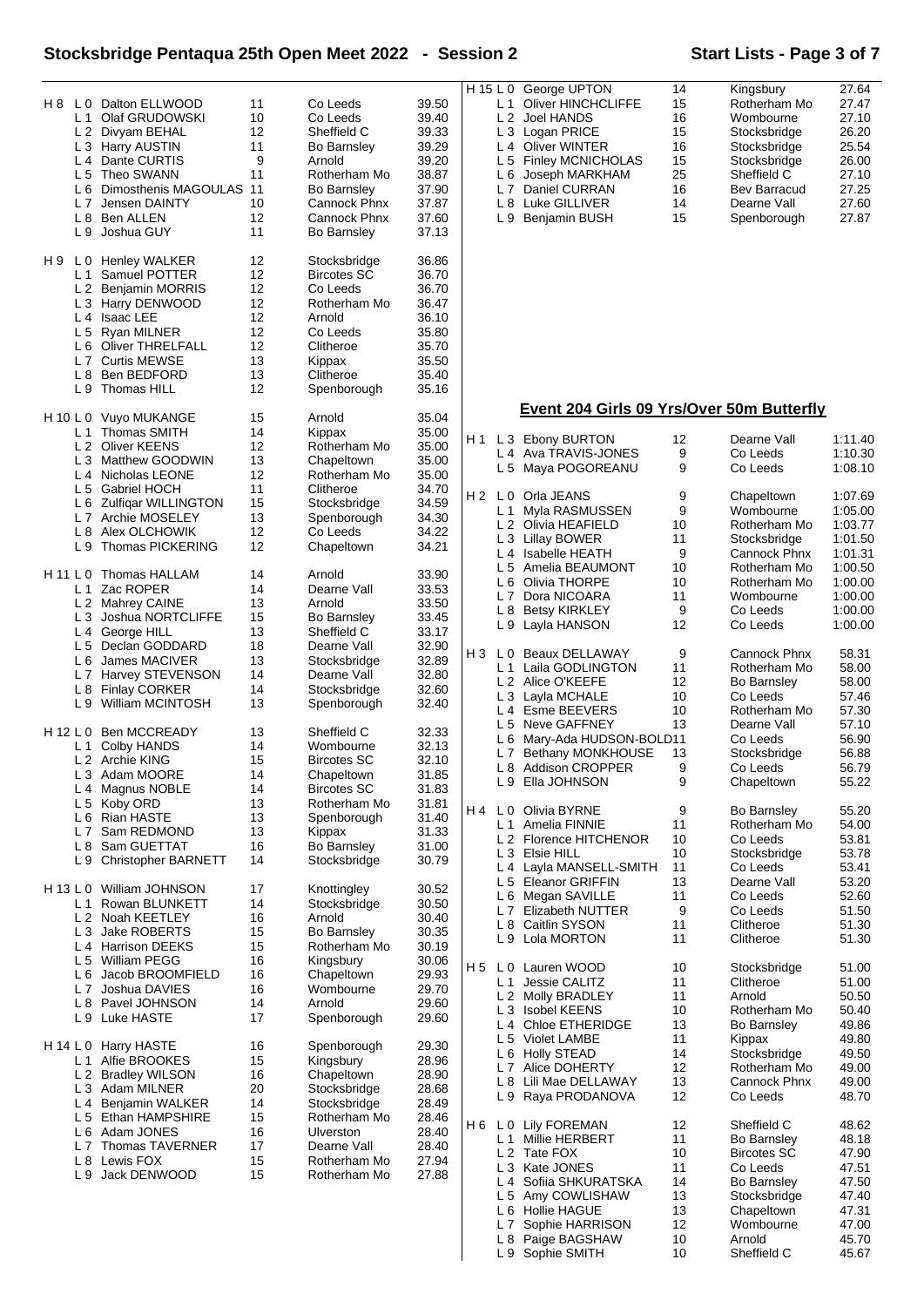### **Stocksbridge Pentaqua 25th Open Meet 2022 - Session 2 Start Lists - Page 4 of 7**

L 8 Holly STEAD 14 Stocksbridge 1:52.50 L 9 Hollie HAGUE 13 Chapeltown 1:52.35

| H 7        | L 0            | Ursula CARROLL                         | 10 | Stocksbridge       | 45.60 |                |                       | Event 205 Boys 09 Yrs/Over 100m Butterfly   |         |                    |         |
|------------|----------------|----------------------------------------|----|--------------------|-------|----------------|-----------------------|---------------------------------------------|---------|--------------------|---------|
|            | L <sub>1</sub> | Elisah GOWARD                          | 12 | Spenborough        | 45.50 | H1             |                       |                                             |         |                    |         |
|            |                | L 2 Alisha CAMERON                     | 12 | Sheffield C        | 45.50 |                |                       | L 0 Mason CAMERON                           | 11      | Sheffield C        | 2:00.00 |
|            | L3             | Freya DENT                             | 10 | Spenborough        | 45.25 |                |                       | $L1$ Leo LI                                 | 9       | Co Leeds           | 1:53.79 |
|            | $L_4$          | Hannah BROWN                           | 11 | Co Leeds           | 45.20 |                | L2                    | Alexander MATZE                             | 9       | Bo Barnsley        | 1:53.00 |
|            | L <sub>5</sub> | Alex HOLMES                            | 14 | Clitheroe          | 45.20 |                | L <sub>3</sub>        | Jethro CONTEH                               | 9       | Arnold             | 1:51.50 |
|            | L <sub>6</sub> | <b>Stansie CROWE</b>                   | 11 | <b>Bircotes SC</b> | 44.70 |                | L4                    | <b>Gabriel HOCH</b>                         | 11      | Clitheroe          | 1:46.30 |
|            | L <sub>7</sub> | <b>Tori EDGE</b>                       | 13 | Kingsbury          | 44.61 |                | L <sub>5</sub>        | Lucas WELLS                                 | 11      | Co Leeds           | 1:45.00 |
|            | L 8            | <b>Holly JONES</b>                     | 13 | Stocksbridge       | 44.59 |                | L <sub>6</sub>        | Adam GILL                                   | 12      | Bo Barnsley        | 1:45.00 |
|            | L9             | Eva-Rose AUBEELUCK                     | 12 | Chapeltown         | 44.47 |                | L <sub>7</sub>        | Theo SWANN                                  | 11      | Rotherham Mo       | 1:40.41 |
|            |                |                                        |    |                    |       |                | L 8                   | Sebastian HUNTER                            | 11      | Co Leeds           | 1:39.25 |
| H 8        | L 0            | Lily-Mae HARPER                        | 13 | Dearne Vall        | 44.10 | H <sub>2</sub> | L <sub>0</sub>        | <b>Ben MCCREADY</b>                         | 13      | Sheffield C        | 1:38.46 |
|            | L 1            | Shreya SHAIJU                          | 14 | Stocksbridge       | 44.00 |                | L 1                   | <b>Oliver KEENS</b>                         | 12      | Rotherham Mo       | 1:35.50 |
|            | L2             | Alana SAMPSON                          | 10 | Spenborough        | 43.96 |                |                       | L 2 Marley MCCLELLAND                       | 12      | Dearne Vall        | 1:33.91 |
|            | L <sub>3</sub> | Alex TIGGARDINE                        | 13 | Bo Barnsley        | 43.93 |                | LЗ                    | James MACIVER                               | 13      | Stocksbridge       | 1:32.75 |
|            | L <sub>4</sub> | <b>Faith HALL</b>                      | 15 | Chapeltown         | 43.08 |                |                       | L <sub>4</sub> Thomas SMITH                 | 14      | Kippax             | 1:31.80 |
|            | L <sub>5</sub> | <b>Florence NOBLE</b>                  | 11 | <b>Bircotes SC</b> | 43.00 |                | L <sub>5</sub>        | Callum MURPHY                               | 13      | Arnold             | 1:28.03 |
|            | L 6            | Sally PEARSON                          | 15 | Knottingley        | 43.00 |                | L <sub>6</sub>        | Ben BEDFORD                                 | 13      | Clitheroe          | 1:27.70 |
|            | L <sub>7</sub> | Naomi WAKELING                         | 14 | <b>Bo Barnsley</b> | 42.80 |                | L7                    | Sam REDMOND                                 | 13      | Kippax             | 1:27.14 |
|            | L <sub>8</sub> | Annabel GALBRAITH                      | 11 | Co Leeds           | 42.70 |                | L 8                   | George UPTON                                | 14      | Kingsbury          | 1:27.13 |
|            | L <sub>9</sub> | <b>Isla DIMITRI</b>                    | 11 | Rotherham Mo       | 42.54 |                | L9                    | Jason PEARSON                               | 17      | Knottingley        | 1:20.20 |
|            |                |                                        |    |                    |       |                |                       |                                             |         |                    |         |
| H 9        | L <sub>0</sub> | Layla WRIGHT                           | 14 | Stocksbridge       | 42.20 | $H_3$          | L 0                   | <b>Oliver WINTER</b>                        | 16      | Stocksbridge       | 1:17.20 |
|            | L <sub>1</sub> | Isabella JUSTHAM                       | 11 | Co Leeds           | 41.90 |                | L <sub>1</sub>        | William JOHNSON                             | 17      | Knottingley        | 1:14.28 |
|            | L <sub>2</sub> | Abigail BETTS                          | 12 | <b>Bircotes SC</b> | 41.90 |                |                       | L 2 Bradley WILSON                          | 16      | Chapeltown         | 1:09.93 |
|            | L <sub>3</sub> | Martha REDMOND                         | 15 | Kippax             | 41.87 |                | L <sub>3</sub>        | <b>Oliver HINCHCLIFFE</b>                   | 15      | Rotherham Mo       | 1:06.80 |
|            | L4             | Matilda BRAITHWAITE                    | 11 | Co Leeds           | 41.80 |                | L <sub>4</sub>        | <b>Connor ROBINSON</b>                      | 19      | Chapeltown         | 1:02.69 |
|            | L <sub>5</sub> | Evie BOND                              | 11 | Cannock Phnx       | 41.73 |                | L 5                   | Adam JONES                                  | 16      | <b>Ulverston</b>   | 1:03.80 |
|            | L 6            | Sofia KENTZER                          | 14 | Chapeltown         | 41.31 |                | L 6                   | Jack DENWOOD                                | 15      | Rotherham Mo       | 1:08.46 |
|            | L <sub>7</sub> | Eva TURNER                             | 10 | Clitheroe          | 40.90 |                | L7                    | Sam GUETTAT                                 | 16      | Bo Barnsley        | 1:11.01 |
|            | L8             | Lucy WIGHTMAN                          | 15 | <b>Bo Barnsley</b> | 40.80 |                | L <sub>8</sub>        | Jacob BROOMFIELD                            | 16      | Chapeltown         | 1:14.87 |
|            | L9             | <b>Isabella RENTON</b>                 | 12 | Wombourne          | 40.60 |                | L 9                   | Benjamin WALKER                             | 14      | Stocksbridge       | 1:19.06 |
|            |                |                                        |    |                    |       |                |                       |                                             |         |                    |         |
| $H$ 10 L 0 |                | <b>Isabel MARTIN</b>                   | 12 | Chapeltown         | 40.14 |                |                       |                                             |         |                    |         |
|            | L 1            | Grace WABY                             | 12 | <b>Bircotes SC</b> | 39.90 |                |                       | Event 206 Girls 09 / Over 100m Breaststrok  |         |                    |         |
|            | L <sub>2</sub> | Jessica LEATHER                        | 15 | <b>Bo Barnsley</b> | 39.86 |                |                       |                                             |         |                    |         |
|            | $L_3$          | Eve MOXON                              | 13 | Knottingley        | 39.85 |                |                       |                                             |         |                    |         |
|            | L <sub>4</sub> | Hannah BURNS                           | 13 | Spenborough        | 39.60 | H1             | L 0                   | Mya PAL                                     | 9       | Rotherham Mo       | 2:43.09 |
|            | L <sub>5</sub> | Jennifer APPLETON                      | 15 | Spenborough        | 39.60 |                | L <sub>1</sub>        | Olivia HEAFIELD                             | 10      | Rotherham Mo       | 2:40.00 |
|            | L 6            | Francesca HADFIELD                     | 14 | Bo Barnsley        | 39.50 |                | L <sub>2</sub>        | Francesca OLDALE                            | 9       | Rotherham Mo       | 2:35.00 |
|            | L <sub>7</sub> | Madison JONAS                          | 13 | Rotherham Mo       | 39.30 |                | L <sub>3</sub>        | <b>Violet MERRYWEST</b>                     | 9       | Stocksbridge       | 2:26.50 |
|            | L8             | <b>Isabel SMITH</b><br>Isabel WARRINER | 17 | Stocksbridge       | 39.30 |                | L4                    | Sienna ALKASH                               | 10      | Stocksbridge       | 2:25.50 |
|            | L <sub>9</sub> |                                        | 16 | Chapeltown         | 39.16 |                | L <sub>5</sub><br>L 6 | <b>Ruby SHAW</b><br>Lola HAWORTH-BLOMFELD10 | 9       | Stocksbridge       | 2:20.50 |
| H 11 L 0   |                | Lucy WAINWRIGHT                        | 11 | Co Leeds           | 39.10 |                |                       | Stocksbridge                                | 2:15.50 |                    |         |
|            | L 1            | Abigail ROWLAND                        | 14 | <b>Bircotes SC</b> | 39.02 |                | L 7                   | Olivia THORPE                               | 10      | Rotherham Mo       | 2:15.00 |
|            |                | L 2 Matilda BIRCHALL                   | 13 | Lancaster          | 38.62 |                |                       | L 8 Laila GODLINGTON                        | 11      | Rotherham Mo       | 2:15.00 |
|            | L3             | Olivia SWEETING                        | 14 | Bo Barnsley        | 38.30 |                |                       | L 9 Elisah GOWARD                           | 12      | Spenborough        | 2:14.09 |
|            | L4             | Claudia STARZOMSKA                     | 14 | Arnold             | 38.10 |                |                       |                                             |         |                    |         |
|            | L <sub>5</sub> | Eloise WALMSLEY                        | 12 | Clitheroe          | 37.97 |                | H2 L0                 | Myla RASMUSSEN                              | 9       | Wombourne          | 2:10.50 |
|            | L 6            | Maisie FLETCHER                        | 16 | Kippax             | 37.81 |                | L 1                   | <b>Isabelle KIMPTON</b>                     | 11      | Bo Barnsley        | 2:10.00 |
|            |                | L 7 Lydia BROWN                        | 14 | Sheffield C        | 37.10 |                |                       | L 2 Alice O'KEEFE                           | 12      | Bo Barnsley        | 2:10.00 |
|            | L 8            | Layla NEWTON                           | 13 | Clitheroe          | 36.80 |                | LЗ                    | Ava TRAVIS-JONES                            | 9       | Co Leeds           | 2:10.00 |
|            | L 9            | <b>Lily BARRETT</b>                    | 15 | Rotherham Mo       | 36.23 |                | L 4                   | Imogen HUGHES                               | 12      | Stocksbridge       | 2:09.70 |
|            |                |                                        |    |                    |       |                | L 5                   | Olivia BYRNE                                | 9       | Bo Barnsley        | 2:08.43 |
| H 12 L 0   |                | Ella WHITELEY                          | 16 | Knottingley        | 36.14 |                | L <sub>6</sub>        | Amelia FINNIE                               | 11      | Rotherham Mo       | 2:06.47 |
|            | $L_1$          | Amelia THEOBALD                        | 16 | Stocksbridge       | 35.59 |                | L 7                   | Maya POGOREANU                              | 9       | Co Leeds           | 2:05.00 |
|            |                | L 2 Eleanor HILL                       | 14 | Spenborough        | 35.30 |                | L 8                   | Lillay BOWER                                | 11      | Stocksbridge       | 2:04.00 |
|            |                | L 3 Esme HAYS                          | 14 | Bo Barnsley        | 35.29 |                | L 9                   | Emma DEEKS                                  | 10      | Rotherham Mo       | 2:03.62 |
|            | L <sub>4</sub> | Keira TIGGARDINE                       | 15 | <b>Bo Barnsley</b> | 35.19 |                |                       |                                             |         |                    |         |
|            | L <sub>5</sub> | Ella BEESON                            | 14 | Cannock Phnx       | 35.13 | $H_3$          | L <sub>0</sub>        | Eva BAKER                                   | 10      | Cannock Phnx       | 2:03.12 |
|            | L 6            | <b>Edith SCANLAN</b>                   | 14 | Clitheroe          | 35.10 |                | L <sub>1</sub>        | <b>Florence HITCHENOR</b>                   | 10      | Co Leeds           | 2:01.55 |
|            | L <sub>7</sub> | Purdy ROBERTS                          | 13 | <b>Bo Barnsley</b> | 34.70 |                | L 2                   | Imogen HARSLEY                              | 10      | Co Leeds           | 2:00.64 |
|            | L <sub>8</sub> | <b>Lucy CURRAN</b>                     | 13 | Bev Barracud       | 34.42 |                | L <sub>3</sub>        | Lily-Rose HAIGH                             | 11      | Stocksbridge       | 2:00.50 |
|            | L 9            | Matilda MCKINNIE                       | 16 | Stocksbridge       | 34.15 |                |                       | L 4 Evie-Rose TOPPING                       | 11      | Co Leeds           | 2:00.16 |
|            |                |                                        |    |                    |       |                | L <sub>5</sub>        | Isabella STOICESCU                          | 10      | Co Leeds           | 2:00.00 |
| H 13 L 0   |                | <b>Holly THOMAS</b>                    | 17 | Sheffield C        | 32.63 |                | L 6                   | Layla MANSELL-SMITH                         | 11      | Co Leeds           | 2:00.00 |
|            | L <sub>1</sub> | Jessica GARBUTT                        | 14 | Rotherham Mo       | 32.39 |                | L 7                   | Maggie ARTHUR                               | 10      | Rotherham Mo       | 1:59.31 |
|            |                | L 2 Scarlett DARLINGTON                | 16 | Stocksbridge       | 32.01 |                |                       | L 8 Elsie HILL                              | 10      | Stocksbridge       | 1:58.50 |
|            | L <sub>3</sub> | Phoebe MCNICHOLAS                      | 17 | Stocksbridge       | 31.11 |                | L 9                   | Bethany MONKHOUSE                           | 13      | Stocksbridge       | 1:58.50 |
|            | L4             | Sophia FIDLER                          | 15 | Radford            | 30.52 |                |                       |                                             |         |                    |         |
|            | L <sub>5</sub> | Lily SMITH                             | 17 | Ulverston          | 30.80 | H4 L0          |                       | Lola MORTON                                 | 11      | Clitheroe          | 1:57.80 |
|            | L 6            | Jamie-Leigh TYSON                      | 15 | Ulverston          | 31.58 |                | L <sub>1</sub>        | <b>Stansie CROWE</b>                        | 11      | <b>Bircotes SC</b> | 1:57.50 |
|            | L <sub>7</sub> | Kloe EADE                              | 15 | Bo Barnsley        | 32.30 |                | L <sub>2</sub>        | <b>Isobel KEENS</b>                         | 10      | Rotherham Mo       | 1:57.50 |
|            | L <sub>8</sub> | Cecilia DE NARDO                       | 16 | Sheffield C        | 32.60 |                | L <sub>3</sub>        | <b>Holly DEEKS</b>                          | 12      | Rotherham Mo       | 1:57.44 |
|            | L 9            | Annabel CRAYSTON                       | 16 | Ulverston          | 34.10 |                | L4                    | Rosie COPLEY                                | 11      | Kippax             | 1:54.80 |
|            |                |                                        |    |                    |       |                | L <sub>5</sub>        | Lucy GRAYSTON                               | 11      | Clitheroe          | 1:54.30 |
|            |                |                                        |    |                    |       |                | L 6                   | Paige BAGSHAW                               | 10      | Arnold             | 1:53.50 |
|            |                |                                        |    |                    |       |                |                       | L 7 Georgia HALLAM                          | 11      | Arnold             | 1:52.70 |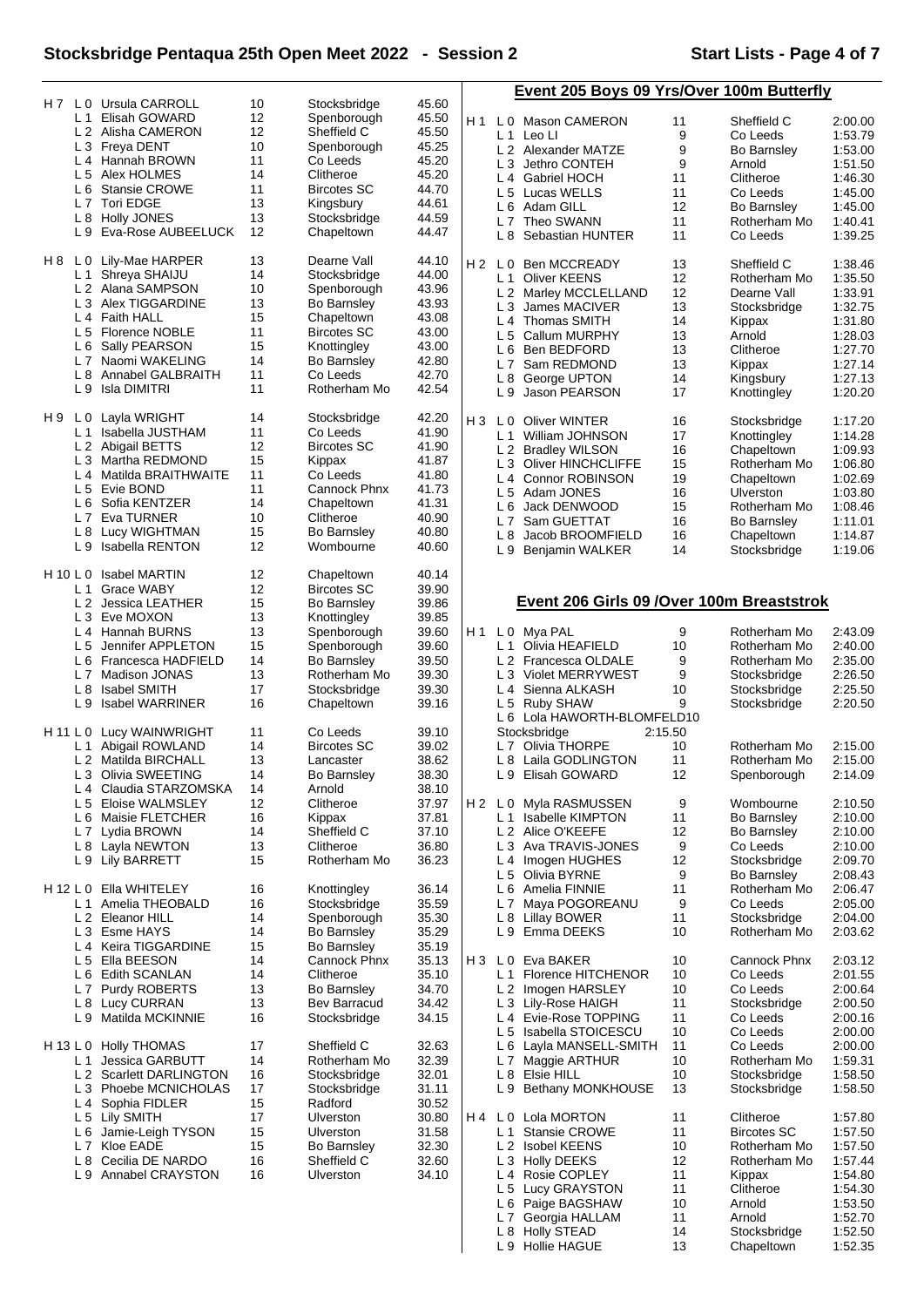### **Stocksbridge Pentaqua 25th Open Meet 2022 - Session 2 Start Lists - Page 5 of 7**

L 4 James MACIVER 13 Stocksbridge 47.40 L 5 Jason PEARSON 17 Knottingley 47.25 L 6 Ben BEDFORD 13 Clitheroe 47.20 L 7 William UPTON 12 Kingsbury 47.09<br>
L 8 Samuel POTTER 12 Bircotes SC 47.02<br>
L 9 Thomas SMITH 14 Kippax 47.00 L 8 Samuel POTTER 12 Bircotes SC 47.02 L 9 Thomas SMITH 14 Kippax 47.00

| H 5 | $L_1$                 | L 0 Daisy BRANNEN<br>Eva-Rose AUBEELUCK<br>L 2 Layla WRIGHT<br>L 3 Lily O'BRIEN<br>L 4 Dishita BEHAL | 12<br>12<br>14<br>12<br>14 | Co Leeds<br>Chapeltown<br>Stocksbridge<br><b>Bo Barnsley</b><br>Sheffield C | 1:52.26<br>1:51.58<br>1:51.20<br>1:50.96<br>1:50.32 |                | L <sub>1</sub><br>L4  | H 2 L 0 Jacob DYER<br><b>Stanley WEBB</b><br>L 2 Oliver BARKER<br>L 3 James TING<br>George THORNHILL | 9<br>12<br>9<br>12<br>10 | Co Leeds<br>Rotherham Mo<br>Co Leeds<br>Rotherham Mo<br>Stocksbridge | 1:05.07<br>1:05.00<br>1:04.60<br>1:03.60<br>1:02.50 |
|-----|-----------------------|------------------------------------------------------------------------------------------------------|----------------------------|-----------------------------------------------------------------------------|-----------------------------------------------------|----------------|-----------------------|------------------------------------------------------------------------------------------------------|--------------------------|----------------------------------------------------------------------|-----------------------------------------------------|
|     |                       | L 5 Naomi WAKELING<br>Lauren WOOD                                                                    | 14<br>10                   | <b>Bo Barnsley</b>                                                          | 1:50.30                                             |                | L <sub>6</sub>        | L 5 Tyler RAVEN                                                                                      | 9<br>10                  | Co Leeds<br>Cannock Phnx                                             | 1:02.40<br>1:01.26                                  |
|     | L 6                   | L 7 Holly SEVERN                                                                                     | 12                         | Stocksbridge<br>Bo Barnsley                                                 | 1:49.98<br>1:49.90                                  |                |                       | William BROADHURST<br>L 7 Jacob MELLORS                                                              | 9                        | Kingsbury                                                            | 1:01.18                                             |
|     | L <sub>8</sub>        | Kiera HERBERT                                                                                        | 14                         | Spenborough                                                                 | 1:49.90                                             |                | L 8                   | Jensen DAINTY                                                                                        | 10                       | Cannock Phnx                                                         | 1:01.12                                             |
|     |                       | L 9 Sophie SMITH                                                                                     | 10                         | Sheffield C                                                                 | 1:49.00                                             |                |                       | L 9 William FINNIE                                                                                   | 9                        | Rotherham Mo                                                         | 1:01.10                                             |
|     |                       | H 6 L 0 Scarlett WALLISS<br>I COOPER-DRABBLE                                                         | 12<br>12                   | Stocksbridge<br>Sheffield C                                                 | 1:49.00<br>1:48.67                                  | H <sub>3</sub> | L <sub>1</sub>        | L 0 Ethan JONAS                                                                                      | 10<br>11                 | Rotherham Mo                                                         | 1:00.98                                             |
|     | L 1                   | L 2 Bethan THOMAS                                                                                    | 13                         | <b>Bo Barnsley</b>                                                          | 1:48.00                                             |                |                       | Oliver MOFFAT<br>L 2 Alexander WRIGHT                                                                | 10                       | Stocksbridge<br>Stocksbridge                                         | 1:00.84<br>1:00.47                                  |
|     |                       | L 3 Rebekah JONES                                                                                    | 11                         | <b>Bo Barnsley</b>                                                          | 1:47.70                                             |                |                       | L 3 Ethan MEWSE                                                                                      | 11                       | Co Leeds                                                             | 1:00.30                                             |
|     |                       | L <sub>4</sub> Hannah BROWN                                                                          | 11                         | Co Leeds                                                                    | 1:47.30                                             |                |                       | L 4 Henry AUBEELUCK                                                                                  | 12                       | Chapeltown                                                           | 1:00.00                                             |
|     | L <sub>5</sub>        | Gracie SAMUELS                                                                                       | 11                         | Wombourne                                                                   | 1:46.90                                             |                | L <sub>5</sub>        | Paarth VASHISTA                                                                                      | 10                       | Co Leeds                                                             | 1:00.00                                             |
|     | L <sub>6</sub>        | Millie HERBERT<br>L 7 Mia HOWARTH                                                                    | 11<br>12                   | <b>Bo Barnsley</b><br><b>Bo Barnsley</b>                                    | 1:46.78<br>1:46.38                                  |                | L <sub>6</sub>        | <b>Riley BURTON</b><br>L 7 Jensen STEVENSON                                                          | 10<br>9                  | Dearne Vall<br>Dearne Vall                                           | 59.90<br>59.70                                      |
|     | L <sub>8</sub>        | Autumn DAVIS                                                                                         | 12                         | <b>Bo Barnsley</b>                                                          | 1:46.32                                             |                | L 8                   | Xavier BURFIELD                                                                                      | 10                       | Dearne Vall                                                          | 59.40                                               |
|     | L9                    | <b>Eleanor GRIFFIN</b>                                                                               | 13                         | Dearne Vall                                                                 | 1:46.00                                             |                |                       | L 9 Edward ROSE                                                                                      | 9                        | Rotherham Mo                                                         | 58.90                                               |
|     |                       | H 7 L 0 Kate JONES                                                                                   | 11                         | Co Leeds                                                                    | 1:45.97                                             | H 4            |                       | L 0 George JONES                                                                                     | 9                        | Co Leeds                                                             | 58.50                                               |
|     | L <sub>1</sub>        | Freya WALLISS<br>L 2 Layla HOLMES                                                                    | 15<br>12                   | Stocksbridge<br>Chapeltown                                                  | 1:45.70<br>1:45.00                                  |                | L <sub>1</sub>        | Alfred BIRCH<br>L 2 Gabriel HOCH                                                                     | 9<br>11                  | Stocksbridge<br>Clitheroe                                            | 58.50<br>58.20                                      |
|     |                       | L 3 Ebony BURTON                                                                                     | 12                         | Dearne Vall                                                                 | 1:45.00                                             |                | L <sub>3</sub>        | <b>Matthew HILTON</b>                                                                                | 11                       | Kippax                                                               | 58.00                                               |
|     |                       | L 4 Jessica LEATHER                                                                                  | 15                         | <b>Bo Barnsley</b>                                                          | 1:44.35                                             |                |                       | L <sub>4</sub> Oliver CETTI                                                                          | 10                       | Arnold                                                               | 57.90                                               |
|     | L <sub>5</sub>        | Sofia KENTZER                                                                                        | 14                         | Chapeltown                                                                  | 1:44.24                                             |                |                       | L 5 Lucas WELLS                                                                                      | 11                       | Co Leeds                                                             | 57.80                                               |
|     | L 6                   | Megan JACKSON-OATES 11                                                                               |                            | Arnold                                                                      | 1:44.24                                             |                | L <sub>6</sub>        | Myles MCMAHON                                                                                        | 11                       | Stocksbridge                                                         | 57.00                                               |
|     | L8                    | L 7 Molly BRADLEY<br><b>Hannah CROKER</b>                                                            | 11<br>14                   | Arnold<br><b>Bircotes SC</b>                                                | 1:43.60<br>1:43.09                                  |                | L <sub>8</sub>        | L 7 Leo LI<br>Thomas BELK                                                                            | 9<br>9                   | Co Leeds<br>Stocksbridge                                             | 56.90<br>56.50                                      |
|     |                       | L 9 Lucy WAINWRIGHT                                                                                  | 11                         | Co Leeds                                                                    | 1:42.80                                             |                | L 9                   | Matthew HOWCROFT                                                                                     | 11                       | Kippax                                                               | 56.50                                               |
| H 8 | L 0                   | Lily-Mae HARPER                                                                                      | 13                         | Dearne Vall                                                                 | 1:42.00                                             | H <sub>5</sub> |                       | L 0 William WATSON                                                                                   | 9                        | Stocksbridge                                                         | 56.50                                               |
|     |                       | L <sub>1</sub> Evie BOND                                                                             | 11                         | Cannock Phnx                                                                | 1:41.92                                             |                | L <sub>1</sub>        | Ethan BARRETT                                                                                        | 13                       | Rotherham Mo                                                         | 55.78                                               |
|     | L <sub>3</sub>        | L 2 Lola-Belle BROWNING<br>Daisy DICKIE                                                              | 13<br>11                   | Wombourne<br>Sheffield C                                                    | 1:41.90<br>1:41.86                                  |                |                       | L 2 Dante CURTIS<br>L 3 Archie HILL                                                                  | 9<br>12                  | Arnold<br>Chapeltown                                                 | 55.40<br>55.21                                      |
|     |                       | L 4 Francesca HADFIELD                                                                               | 14                         | <b>Bo Barnsley</b>                                                          | 1:41.39                                             |                |                       | L 4 Isaac-Jae JACKSON                                                                                | 12                       | Stocksbridge                                                         | 54.50                                               |
|     | L <sub>5</sub>        | Alice ELLIS-DIXON                                                                                    | 10                         | Dearne Vall                                                                 | 1:41.00                                             |                | L <sub>5</sub>        | Joshua GUY                                                                                           | 11                       | Bo Barnsley                                                          | 54.20                                               |
|     |                       | L 6 Lily BARRETT                                                                                     | 15                         | Rotherham Mo                                                                | 1:40.68                                             |                |                       | L 6 AHMET YESIL                                                                                      | 9                        | Arnold                                                               | 53.50                                               |
|     |                       | L 7 Esme HAYS                                                                                        | 14                         | <b>Bo Barnsley</b>                                                          | 1:40.18                                             |                | L <sub>7</sub>        | Alexander JOHNSON                                                                                    | 11                       | Knottingley                                                          | 53.50                                               |
|     | L <sub>9</sub>        | L 8 Annabel GALBRAITH<br>Alisha CAMERON                                                              | 11<br>12                   | Co Leeds<br>Sheffield C                                                     | 1:39.80<br>1:39.33                                  |                | L <sub>8</sub><br>L 9 | Divyam BEHAL<br>Jake SILCOX                                                                          | 12<br>13                 | Sheffield C<br>Wombourne                                             | 53.44<br>53.20                                      |
| H 9 | L <sub>0</sub>        | Matilda BRAITHWAITE                                                                                  | 11                         | Co Leeds                                                                    | 1:39.10                                             | H 6            |                       | L 0 Curtis MEWSE                                                                                     | 13                       | Kippax                                                               | 53.10                                               |
|     | L <sub>1</sub>        | <b>Isabel MARTIN</b>                                                                                 | $12 \overline{ }$          | Chapeltown                                                                  | 1:38.52                                             |                |                       | L 1 Jack SMITH                                                                                       | 11                       | Kingsbury                                                            | 52.84                                               |
|     | L <sub>2</sub>        | Madison JONAS                                                                                        | 13                         | Rotherham Mo                                                                | 1:38.47                                             |                | L <sub>2</sub>        | Ashton WOOLLER                                                                                       | 14                       | <b>Bo Barnsley</b>                                                   | 52.80                                               |
|     |                       | L 3 Gabrielle CAESAR                                                                                 | 13                         | Arnold                                                                      | 1:38.10                                             |                |                       | L 3 Luke PURNELL                                                                                     | 11                       | Cannock Phnx                                                         | 52.50                                               |
|     | L 4<br>L <sub>5</sub> | Elin WATKINS<br>Jennifer APPLETON                                                                    | 13<br>15                   | Bircotes SC<br>Spenborough                                                  | 1:38.00<br>1:37.92                                  |                | L4<br>L <sub>5</sub>  | Oliver MOORE<br>Oliver HILL                                                                          | 12<br>12                 | Stocksbridge<br>Chapeltown                                           | 52.50<br>52.28                                      |
|     | L 6                   | Matilda BIRCHALL                                                                                     | 13                         | Lancaster                                                                   | 1:37.23                                             |                | L 6                   | Freddie COOKE - SOUTH 10                                                                             |                          | <b>Bo Barnsley</b>                                                   | 52.25                                               |
|     |                       | L 7 Aine WALSH                                                                                       | 14                         | Stocksbridge                                                                | 1:36.83                                             |                | L7                    | Kacper RODZOCH                                                                                       | 12                       | Rotherham Mo                                                         | 52.00                                               |
|     | L8                    | <b>Grace HUGHES</b>                                                                                  | 17                         | Stocksbridge                                                                | 1:36.10                                             |                |                       | L 8 Harry KING                                                                                       | 12                       | <b>Bircotes SC</b>                                                   | 51.50                                               |
|     | L <sub>9</sub>        | Amelia LONGDEN                                                                                       | 15                         | Dearne Vall                                                                 | 1:34.00                                             |                | L9                    | <b>Tristan FERGUSON</b>                                                                              | 16                       | Dearne Vall                                                          | 51.15                                               |
|     | H 10 L 0<br>L 1       | <b>Astrid CARROLL</b><br>Ella WHITELEY                                                               | 13<br>16                   | SB13 Stocksbridge<br>Knottingley                                            | 1:32.90<br>1:32.33                                  | H 7            | L1                    | L 0 Alec BIRCHALL<br><b>Oliver THRELFALL</b>                                                         | 10<br>12                 | Lancaster<br>Clitheroe                                               | 51.09<br>50.90                                      |
|     |                       | L 2 Abigail SMITH                                                                                    | 16                         | Stocksbridge                                                                | 1:27.00                                             |                |                       | L 2 Oliver KEENS                                                                                     | 12                       | Rotherham Mo                                                         | 50.74                                               |
|     |                       | L 3 Scarlett DARLINGTON                                                                              | 16                         | Stocksbridge                                                                | 1:25.70                                             |                |                       | L 3 Zulfigar WILLINGTON                                                                              | 15                       | Stocksbridge                                                         | 50.50                                               |
|     |                       | L 4 Phoebe MCNICHOLAS                                                                                | 17                         | Stocksbridge                                                                | 1:16.80                                             |                | L4                    | Dimosthenis MAGOULAS                                                                                 | 11                       | Bo Barnsley                                                          | 50.38                                               |
|     |                       | L 5 Lydia BROWN                                                                                      | 14                         | Sheffield C                                                                 | 1:23.10                                             |                | L <sub>5</sub>        | <b>Finlay MCINTOSH</b>                                                                               | 11                       | Spenborough                                                          | 50.30                                               |
|     |                       | L 6 Libby HILL                                                                                       | 16                         | Chapeltown                                                                  | 1:26.28                                             |                | L 6                   | Matthew JOHNSON                                                                                      | 13                       | Knottingley                                                          | 49.14                                               |
|     | L 8                   | L7 Annabel CRAYSTON<br><b>Meredith GREGORY</b>                                                       | 16<br>15                   | Ulverston<br><b>Bo Barnsley</b>                                             | 1:30.60<br>1:32.85                                  |                | L <sub>7</sub><br>L 8 | <b>Matthew CARTER</b><br>Alexander MATZE                                                             | 13<br>9                  | Stocksbridge<br><b>Bo Barnsley</b>                                   | 48.90<br>48.80                                      |
|     | L 9                   | Eleanor HILL                                                                                         | 14                         | Spenborough                                                                 | 1:33.50                                             |                | L9                    | Harry AUSTIN                                                                                         | 11                       | <b>Bo Barnsley</b>                                                   | 48.71                                               |
|     |                       |                                                                                                      |                            |                                                                             |                                                     | H 8            | L <sub>0</sub>        | Samuel JODDRELL                                                                                      | 13                       | Arnold                                                               | 48.00                                               |
|     |                       |                                                                                                      |                            |                                                                             |                                                     |                | L <sub>1</sub>        | Harry DENWOOD<br>L 2 Ben MCCREADY                                                                    | 12<br>13                 | Rotherham Mo<br>Sheffield C                                          | 47.90                                               |
|     |                       | Event 207 Boys 09 / Over 50m Breaststroke                                                            |                            |                                                                             |                                                     |                |                       | L 3 Demilade AYEMOWA                                                                                 | 11                       | Co Leeds                                                             | 47.80<br>47.78                                      |
|     |                       |                                                                                                      |                            |                                                                             |                                                     |                |                       |                                                                                                      |                          |                                                                      |                                                     |

### **Event 207 Boys 09 /Over 50m Breaststroke**

|  | H <sub>1</sub> L <sub>0</sub> Jethro CONTEH | 9  | Arnold             | 1:15.00 |
|--|---------------------------------------------|----|--------------------|---------|
|  | L 1 Charlie BRADLEY                         | 9  | Co Leeds           | 1:14.90 |
|  | L <sub>2</sub> Archie RUSSELL               | 9  | Co Leeds           | 1:13.40 |
|  | L 3 Jacob HARNESS                           | 12 | <b>Bircotes SC</b> | 1:08.99 |
|  | L 4 Ellis HARGREAVES                        | 9  | Co Leeds           | 1:07.90 |
|  | L 5 Dalton ELLWOOD                          | 11 | Co Leeds           | 1:07.00 |
|  | L6 Olaf GRUDOWSKI                           | 10 | Co Leeds           | 1:06.40 |
|  | L 7 Austin DIXON                            | 11 | Clitheroe          | 1:06.38 |
|  | L 8 Barney HOBBS                            | 9  | Co Leeds           | 1:06.10 |
|  | L 9 Henley WALKER                           | 12 | Stocksbridge       | 1:05.50 |
|  |                                             |    |                    |         |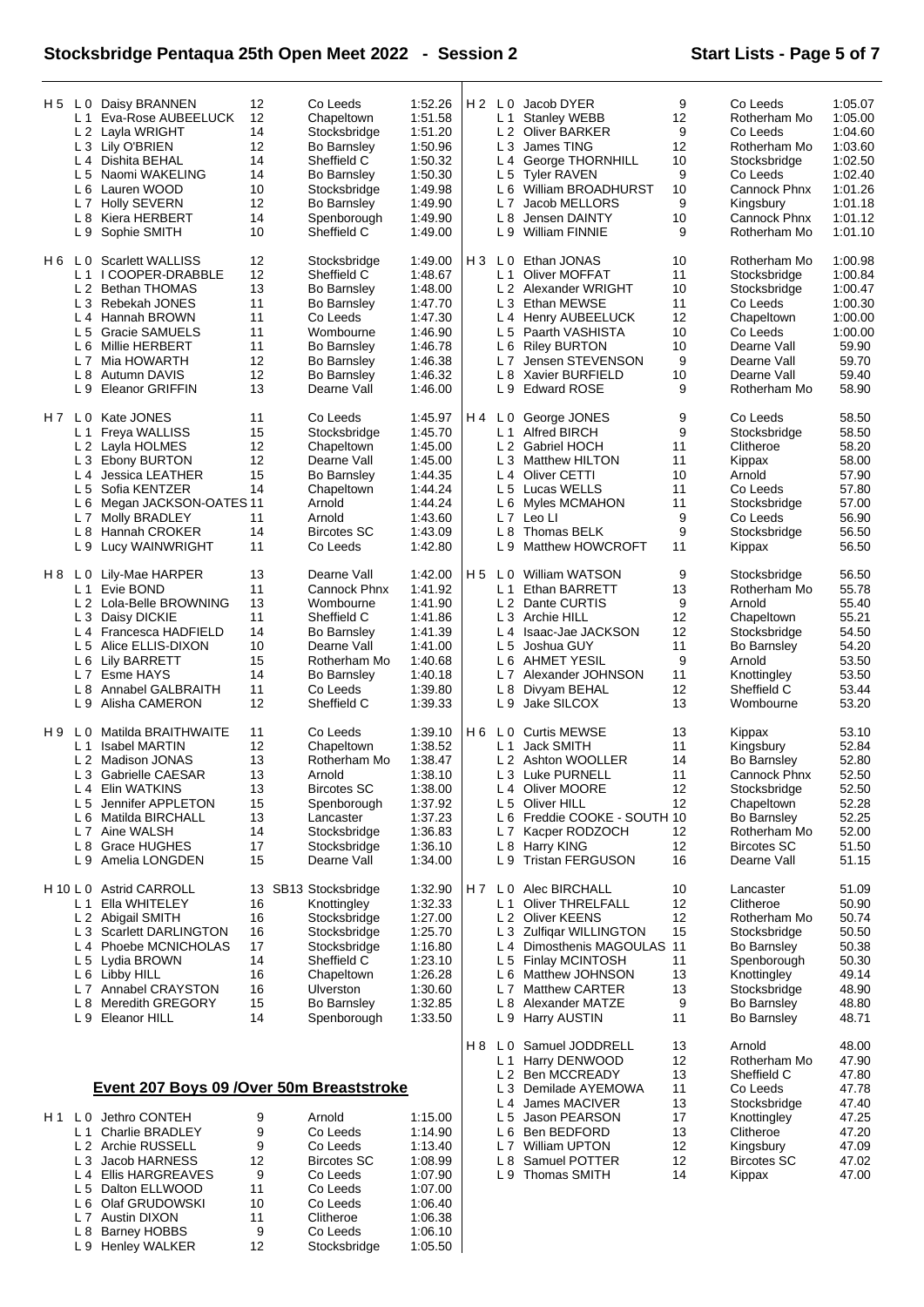# **Stocksbridge Pentaqua 25th Open Meet 2022 - Session 2 Start Lists - Page 6 of 7**

|          | Alex OLCHOWIK<br>L 0                     | 12    | Co Leeds           | 46.70   |                |                |                                 |    |                    |       |
|----------|------------------------------------------|-------|--------------------|---------|----------------|----------------|---------------------------------|----|--------------------|-------|
| H9       |                                          |       |                    |         |                |                |                                 |    |                    |       |
|          | L <sub>1</sub><br><b>Matthew BELK</b>    | 11    | Stocksbridge       | 46.29   | H 4            |                | L 0 Mary-Ada HUDSON-BOLD11      |    | Co Leeds           | 50.41 |
|          | L 2 Ryan MILNER                          | 12    | Co Leeds           | 46.24   |                |                | L 1 Violet LAMBE                | 11 | Kippax             | 50.40 |
|          | L3<br>Marley MCCLELLAND                  | 12    | Dearne Vall        | 45.91   |                |                | L 2 Isobel KEENS                | 10 | Rotherham Mo       | 50.30 |
|          | L 4 Thomas HILL                          | 12    | Spenborough        | 45.90   |                |                | L 3 Orla JEANS                  | 9  | Chapeltown         | 50.18 |
|          | L 5<br>Koby ORD                          | 13    | Rotherham Mo       | 45.70   |                |                | L 4 Kate JONES                  | 11 | Co Leeds           | 49.70 |
|          |                                          |       |                    |         |                |                |                                 |    |                    |       |
|          | L 6 William MCINTOSH                     | 13    | Spenborough        | 45.20   |                |                | L 5 Orla HERBERT                | 12 | Spenborough        | 49.70 |
|          | L 7 William JOHNSON                      | 17    | Knottingley        | 45.03   |                |                | L 6 Jessie CALITZ               | 11 | Clitheroe          | 49.50 |
|          | L 8 Declan GODDARD                       | 18    | Dearne Vall        | 44.80   |                |                | L 7 Olivia MITCHELL             | 11 | Stocksbridge       | 49.50 |
|          | L 9 Rian HASTE                           | 13    |                    | 44.40   |                |                | L 8 Holly STEAD                 | 14 | Stocksbridge       | 49.50 |
|          |                                          |       | Spenborough        |         |                |                |                                 |    |                    |       |
|          |                                          |       |                    |         |                |                | L 9 Millie HERBERT              | 11 | <b>Bo Barnsley</b> | 49.40 |
| H 10 L 0 | George HILL                              | 13    | Sheffield C        | 44.20   |                |                |                                 |    |                    |       |
|          | Archie MOSELEY<br>L 1                    | 13    | Spenborough        | 43.90   | H 5            |                | L 0 Lily O'BRIEN                | 12 | <b>Bo Barnsley</b> | 49.38 |
|          | L 2 Harvey STEVENSON                     | 14    | Dearne Vall        | 43.70   |                | L 1            | Olivia BYRNE                    | 9  | <b>Bo Barnsley</b> | 49.05 |
|          | L 3 Magnus NOBLE                         | 14    | <b>Bircotes SC</b> | 43.70   |                |                | L 2 Rebekah JONES               | 11 | <b>Bo Barnsley</b> | 49.00 |
|          |                                          |       |                    |         |                |                |                                 |    |                    |       |
|          | L 4 Colby HANDS                          | 14    | Wombourne          | 43.63   |                |                | L 3 Ami PARKER                  | 14 | Chapeltown         | 48.81 |
|          | L 5<br><b>Finlay CORKER</b>              | 14    | Stocksbridge       | 43.39   |                |                | L <sub>4</sub> Charlotte GOWARD | 10 | Spenborough        | 48.80 |
|          | L 6 Rowan BLUNKETT                       | 14    | Stocksbridge       | 43.20   |                |                | L 5 Lola MORTON                 | 11 | Clitheroe          | 48.60 |
|          |                                          |       |                    |         |                |                |                                 |    |                    |       |
|          | L 7 Zac ROPER                            | 14    | Dearne Vall        | 43.11   |                |                | L 6 Lucy GRAYSTON               | 11 | Clitheroe          | 48.50 |
|          | Joshua NORTCLIFFE<br>L 8                 | 15    | <b>Bo Barnsley</b> | 42.62   |                |                | L 7 Sofiia SHKURATSKA           | 14 | <b>Bo Barnsley</b> | 48.48 |
|          | L9<br>Sam REDMOND                        | 13    | Kippax             | 42.60   |                | L8             | Alice ELLIS-DIXON               | 10 | Dearne Vall        | 48.30 |
|          |                                          |       |                    |         |                |                | L 9 Elizabeth NUTTER            | 9  | Co Leeds           | 48.10 |
|          |                                          |       |                    |         |                |                |                                 |    |                    |       |
| H 11 L 0 | Adam MOORE                               | 14    | Chapeltown         | 42.11   |                |                |                                 |    |                    |       |
|          | Sam GUETTAT<br>L 1                       | 16    | <b>Bo Barnsley</b> | 40.10   | H 6            |                | L 0 Lynne DAWSON                | 54 | Chapeltown         | 48.00 |
|          | L 2 Archie KING                          | 15    | <b>Bircotes SC</b> | 39.70   |                |                | L 1 Lauren WOOD                 | 10 | Stocksbridge       | 48.00 |
|          |                                          |       |                    |         |                |                |                                 |    |                    | 47.30 |
|          | L 3 Noah KEETLEY                         | 16    | Arnold             | 39.64   |                |                | L 2 Lily-Mae HARPER             | 13 | Dearne Vall        |       |
|          | L 4 Christopher BARNETT                  | 14    | Stocksbridge       | 38.20   |                |                | L 3 Chloe ETHERIDGE             | 13 | <b>Bo Barnsley</b> | 47.10 |
|          | L 5 Adam MILNER                          | 20    | Stocksbridge       | 37.72   |                |                | L 4 Isabella JUSTHAM            | 11 | Co Leeds           | 47.00 |
|          | L 6 Harry HASTE                          | 16    | Spenborough        | 37.70   |                |                | L 5 Florence HITCHENOR          | 10 | Co Leeds           | 46.80 |
|          |                                          |       |                    |         |                |                |                                 |    |                    |       |
|          | L 7 Thomas TAVERNER                      | 17    | Dearne Vall        | 37.40   |                |                | L 6 Erin GIBB                   | 11 | Stocksbridge       | 46.73 |
|          | L 8<br>Alfie BROOKES                     | 15    | Kingsbury          | 37.39   |                |                | L 7 Shreya SHAIJU               | 14 | Stocksbridge       | 46.50 |
|          | L <sub>9</sub><br>Benjamin BUSH          | 15    | Spenborough        | 37.30   |                | L 8            | Tate FOX                        | 10 | <b>Bircotes SC</b> | 46.40 |
|          |                                          |       |                    |         |                |                |                                 |    |                    |       |
|          |                                          |       |                    |         |                |                | L 9 Autumn DAVIS                | 12 | <b>Bo Barnsley</b> | 46.12 |
| H 12 L 0 | Luke HASTE                               | 17    | Spenborough        | 37.21   |                |                |                                 |    |                    |       |
|          | L 1<br>Nathan MARTIN                     | 15    | Chapeltown         | 36.90   |                |                | H7 L0 Megan SAVILLE             | 11 | Co Leeds           | 46.10 |
|          | L 2 Bradley WILSON                       | 16    | Chapeltown         | 35.20   |                | L1             | Caitlin SYSON                   | 11 | Clitheroe          | 46.00 |
|          | L 3 Joseph MARKHAM                       | 25    | Sheffield C        | 33.47   |                |                | L 2 Ellie ASHTON                | 12 | Chapeltown         | 45.69 |
|          |                                          |       |                    |         |                |                |                                 |    |                    |       |
|          | L 4 Finley MCNICHOLAS                    | 15    | Stocksbridge       | 32.40   |                |                | L 3 Sophie HARRISON             | 12 | Wombourne          | 45.60 |
|          | L 5 Oliver WINTER                        | 16    | Stocksbridge       | 32.63   |                |                | L 4 Layla HOLMES                | 12 | Chapeltown         | 45.55 |
|          | L 6 Logan PRICE                          | 15    | Stocksbridge       | 34.55   |                |                | L 5 Daisy BRANNEN               | 12 | Co Leeds           | 45.47 |
|          |                                          |       |                    |         |                |                |                                 |    |                    |       |
|          | L 7 Benjamin WALKER                      | 14    | Stocksbridge       | 36.59   |                |                | L 6 Mia HOWARTH                 | 12 | Bo Barnsley        | 45.44 |
|          | L 8<br><b>Harrison DEEKS</b>             | 15    | Rotherham Mo       | 37.14   |                | L 7            | Freya DENT                      | 10 | Spenborough        | 45.06 |
|          | Jack DENWOOD<br>L 9                      |       |                    |         |                |                |                                 |    | Co Leeds           |       |
|          |                                          |       |                    |         |                |                |                                 |    |                    |       |
|          |                                          | 15    | Rotherham Mo       | 37.29   |                |                | L 8 Raya PRODANOVA              | 12 |                    | 45.04 |
|          |                                          |       |                    |         |                | L 9            | Alana SAMPSON                   | 10 | Spenborough        | 45.01 |
|          |                                          |       |                    |         |                |                |                                 |    |                    |       |
|          |                                          |       |                    |         | H <sub>8</sub> | L <sub>0</sub> | Dora NICOARA                    | 11 | Wombourne          | 45.00 |
|          |                                          |       |                    |         |                | L <sub>1</sub> | Hollie HAGUE                    | 13 | Chapeltown         | 44.81 |
|          |                                          |       |                    |         |                |                |                                 |    |                    |       |
|          |                                          |       |                    |         |                |                | L 2 Abigail BETTS               | 12 | <b>Bircotes SC</b> | 44.80 |
|          |                                          |       |                    |         |                |                | L 3 Layla MANSELL-SMITH         | 11 | Co Leeds           | 44.73 |
|          | Event 208 Girls 09 / Over 50m Backstroke |       |                    |         |                |                | L 4 Paige BAGSHAW               | 10 | Arnold             | 44.40 |
|          |                                          |       |                    |         |                |                | L 5 Evelyn MULDOON              | 12 | <b>Bircotes SC</b> | 44.28 |
| H 1      | L 0 Violet MERRYWEST                     | 9     | Stocksbridge       | 1:17.33 |                |                |                                 |    |                    |       |
|          | <b>Dulcie ROBERTS</b><br>$L_1$           | 9     | Co Leeds           | 1:10.00 |                |                | L 6 Evie BLESSED                | 12 | <b>Bo Barnsley</b> | 44.04 |
|          |                                          |       |                    |         |                |                | L7 I COOPER-DRABBLE             | 12 | Sheffield C        | 44.01 |
|          | L 2 Imogen HUGHES                        | 12    | Stocksbridge       | 1:02.50 |                |                | L 8 Amy GAFFNEY                 | 16 | Dearne Vall        | 44.00 |
|          | L 3 Sienna ALKASH                        | 10    | Stocksbridge       | 1:02.38 |                |                |                                 |    |                    |       |
|          | L 4 Amelia BEAUMONT                      | 10    | Rotherham Mo       | 1:01.30 |                |                | L 9 Sophie SMITH                | 10 | Sheffield C        | 43.87 |
|          | L 5 Laila GODLINGTON                     | 11    | Rotherham Mo       | 1:00.70 |                |                |                                 |    |                    |       |
|          |                                          |       |                    | 1:00.60 | H 9            |                | L 0 Lucy WAINWRIGHT             | 11 | Co Leeds           | 43.80 |
|          | L6 Ella GROSVENOR                        | 10    | Co Leeds           |         |                |                | L 1 Madison JONAS               | 13 | Rotherham Mo       | 43.71 |
|          | L 7 Mya PAL                              | 9     | Rotherham Mo       | 1:00.40 |                |                | L 2 Sally PEARSON               | 15 | Knottingley        | 43.29 |
|          | L 8 Francesca OLDALE                     | 9     | Rotherham Mo       | 1:00.00 |                |                |                                 |    |                    |       |
|          |                                          |       |                    |         |                |                | L 3 Georgia HALLAM              | 11 | Arnold             | 43.20 |
| $H2$ LO  |                                          |       |                    |         |                |                | L 4 Layla WRIGHT                | 14 | Stocksbridge       | 43.19 |
|          | Olivia HEAFIELD                          | 10    | Rotherham Mo       | 1:00.00 |                |                | L 5 Lily FOREMAN                | 12 | Sheffield C        | 43.17 |
|          | L 1<br><b>Betsy KIRKLEY</b>              | 9     | Co Leeds           | 1:00.00 |                |                |                                 |    |                    |       |
|          | L 2 Lily-Rose HAIGH                      | 11    | Stocksbridge       | 59.68   |                |                | L 6 Ruby SEVERN                 | 13 | <b>Bo Barnsley</b> | 42.90 |
|          |                                          |       |                    |         |                |                | L 7 Heidi-Mai GUEST             | 12 | Kingsbury          | 42.84 |
|          | L 3 Grace DIXON-JONES                    | 10    | Cannock Phnx       | 58.13   |                |                | L 8 Annabel GALBRAITH           | 11 | Co Leeds           | 42.80 |
|          | L 4 Ruby SHAW                            | 9     | Stocksbridge       | 57.92   |                |                | L 9 Holly JONES                 | 13 | Stocksbridge       | 42.75 |
|          | L 5 Lola HAWORTH-BLOMFELD10              |       |                    |         |                |                |                                 |    |                    |       |
|          | Stocksbridge                             | 57.14 |                    |         |                |                |                                 |    |                    |       |
|          | L 6 Ella JOHNSON                         | 9     | Chapeltown         | 56.75   |                |                | H 10 L 0 Evie-Rose TOPPING      | 11 | Co Leeds           | 42.69 |
|          |                                          |       |                    |         |                |                | L 1 Faith HALL                  | 15 | Chapeltown         | 42.68 |
|          | L 7 Isabelle READ                        | 9     | Co Leeds           | 56.30   |                |                | L 2 Lydia BROWN                 | 14 | Sheffield C        | 42.60 |
|          | L 8 Layla BAKER                          | 11    | <b>Bo Barnsley</b> | 56.00   |                |                |                                 |    |                    |       |
|          | L 9 Addison CROPPER                      | 9     | Co Leeds           | 56.00   |                |                | L 3 Ursula CARROLL              | 10 | Stocksbridge       | 42.45 |
|          |                                          |       |                    |         |                |                | L 4 Isabel SMITH                | 17 | Stocksbridge       | 42.34 |
|          |                                          |       |                    |         |                |                | L 5 Alisha CAMERON              | 12 | Sheffield C        | 42.30 |
|          | H3 L0 Neve GAFFNEY                       | 13    | Dearne Vall        | 55.53   |                |                |                                 |    |                    |       |
|          | L 1<br><b>Lillay BOWER</b>               | 11    | Stocksbridge       | 55.50   |                |                | L 6 Naomi WAKELING              | 14 | <b>Bo Barnsley</b> | 42.30 |
|          |                                          | 9     | Co Leeds           |         |                |                | L 7 Stansie CROWE               | 11 | <b>Bircotes SC</b> | 42.23 |
|          | L 2 Ava TRAVIS-JONES                     |       |                    | 55.30   |                |                | L 8 Francesca HADFIELD          | 14 | <b>Bo Barnsley</b> | 42.20 |
|          | L 3 Annabel HILTON                       | 9     | Co Leeds           | 55.00   |                |                |                                 | 12 | Clitheroe          | 42.10 |
|          | L 4 Davieleigh FARMERY                   | 14    | <b>Bo Barnsley</b> | 54.00   |                |                | L 9 Kathryn FITTON              |    |                    |       |
|          | L 5 Elsie HILL                           | 10    | Stocksbridge       |         |                |                |                                 |    |                    |       |
|          |                                          |       |                    | 53.05   |                |                |                                 |    |                    |       |
|          | L 6 Layla MCHALE                         | 10    | Co Leeds           | 52.51   |                |                |                                 |    |                    |       |
|          | L 7 Amelia FINNIE                        | 11    | Rotherham Mo       | 52.30   |                |                |                                 |    |                    |       |
|          | L 8<br>Isabelle KIMPTON                  | 11    | <b>Bo Barnsley</b> | 52.12   |                |                |                                 |    |                    |       |
|          | L 9 Isabelle HEATH                       | 9     | Cannock Phnx       | 51.51   |                |                |                                 |    |                    |       |